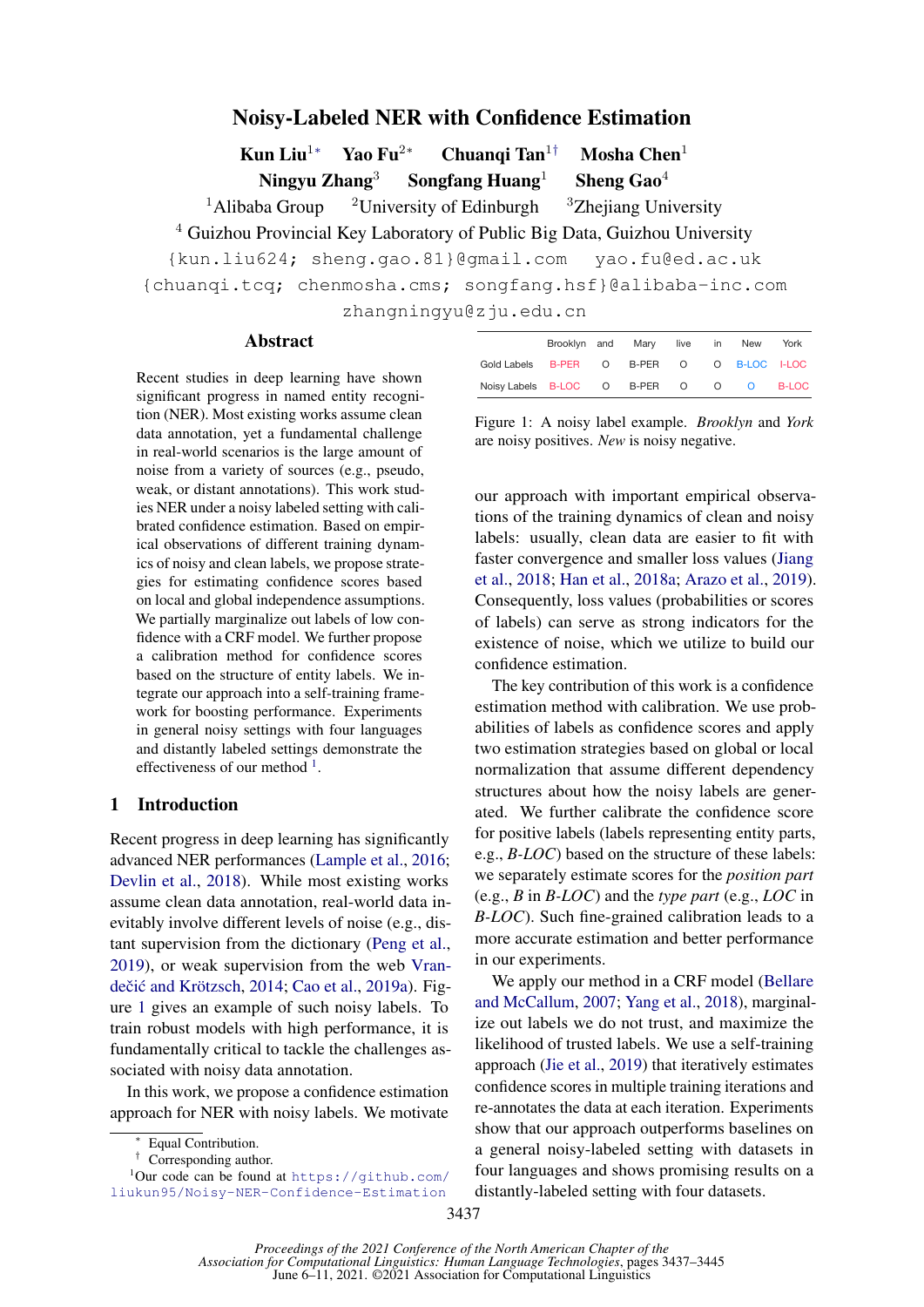### 2 Method

Given a sentence  $x = [x_1, ..., x_n]$  and its tag sequence  $\hat{y}_1, \dots, \hat{y}_n$ , *n* is the sentence length. We model the conditional probability of  $y$  with a bidirectional LSTM-CRF [\(Huang et al.,](#page-5-8) [2015\)](#page-5-8):

$$
h = \text{BiLSTM}(x) \quad \Phi_i = \text{Linear}(h_i) \tag{1}
$$

$$
p(y|x) = \Phi(y)/Z
$$
  $\alpha, Z = \text{Forward}(\Phi)$  (2)

Where h denotes LSTM states, Linear( $\cdot$ ) denotes a linear layer,  $\Phi(y)$  denotes the potential (weight) evaluated for tag sequence y, Z denotes the partition function,  $\alpha$  denotes the forward variables, and Forward $(\cdot)$  denotes the Forward algorithm [\(Sutton](#page-6-2) [and McCallum,](#page-6-2) [2006\)](#page-6-2). The advantage of the CRF model is that it gives us a probabilistically uniform way to handle labels we do or do not trust by partial marginalization, which we discuss later.

#### 2.1 Confidence Score Estimation

Our confidence estimation model reuses the base LSTM-CRF architecture and assigns a confidence score  $s_i$  for each  $\hat{y}_i$ . A natural choice is to use the CRF marginal probability:

$$
s_i = p(\hat{y}_i|x) \quad p(y_i|x) = \alpha_i \beta_i/Z \tag{3}
$$

where  $\beta$  is the backward variable and can be computed with the Backward algorithm [\(Sutton and](#page-6-2) [McCallum,](#page-6-2) [2006\)](#page-6-2). This strategy infers  $s_i$  based on global-normalization and assumes strong dependency between consecutive labels. The intuition is that annotators are more likely to make mistakes on a label if they have already made mistakes on previous labels.

Our second strategy makes a stronger local independence assumption and considers a noisy label at step i only relies on the word context, not the label context. To this end, we use a simple categorical distribution parameterized by a Softmax:

$$
s_i = p(\hat{y}_i|x) \quad p(y_i|x) = \text{Softmax}(\Phi_i) \tag{4}
$$

Here we reuse the factor  $\Phi_i$  as the logits of the Softmax because in the CRF context it also means how likely a label  $y_i$  may be observed given the input  $h_i$ . Intuitively, this strategy assumes that annotators make mistakes solely based on words, no matter whether they have already made mistakes previously.

<span id="page-1-0"></span>

Figure 2: A partial marginalization example after confidence estimation. In this example, we do not trust any labels for *New* (so we marginalize all labels out), partially trust labels for *Brooklyn* (*B* part) and *York* (*LOC* part, so we sum over labels we trust), and fully trust labels for the rest words (so we simply evaluate and maximize their weights.).

### 2.2 Confidence Calibration and Partial Marginalization

We use  $s_i$  to decide if we want to trust a label  $\hat{y}_i$ and marginalize out labels we do not trust. Our marginalization relies on a threshold to determine the portion of trusted labels and the noise ratio that we believe the data contain. Given a batch of  $(x, \hat{y})$  pairs, after confidence estimation, we collect all word-label-confidence triples into a set  $D = \{x_j, \hat{y}_j, s_j\}_{j=1}^N$ , N denotes total number of the triples.

We further separate the estimation for positive labels (entities) and negative labels (i.e., the *O* label) because we empirically observe that their probabilities are consistently different. To this end, we divide  $D$  into positive and negative groups  $\mathcal{D}_{p} = \{(x_j, \hat{y}_j, s_j), \hat{y}_j \in \mathcal{Y}_p\}$  and  $\mathcal{D}_n = \{(x_j, \hat{y}_j, s_j), \hat{y}_j \in \mathcal{Y}_n\}$ ,  $\mathcal{Y}_p$  and  $\mathcal{Y}_n$  denotes sets of positive and negative labels. We rank triples in  $\mathcal{D}_l$  ( $l \in \{p, n\}$ ) according to confidence scores and retain the most confident  $r_l(e) \cdot |\mathcal{D}_l|$  triples at epoch e as clean for which we do maximum likelihood. We view the remaining triples as noisy and marginalize them out. We update the keep ratio  $r_l(e)$  at each epoch following [Han et al.](#page-5-9) [\(2018b\)](#page-5-9):

$$
r_l(e) = 1 - \min\left\{\frac{e}{K}\tau_l, \tau_l\right\}, l \in \{\mathbf{p}, \mathbf{n}\}\qquad(5)
$$

where  $\tau_l$  is the ratio of noise that we believe in the training data. Basically this says we gradually decrease the epoch-wise keep ratio  $r_l(e)$  to the full ratio  $1 - \tau_l$  after K epochs. We grid-search  $\tau_l$ heuristically in experiments (results in Figure [3\(b\)\)](#page-3-0).

For positive cases in  $\mathcal{D}_p$  viewed as noisy according to the previous procedure, we do a further confidence calibration. Noting that a  $y_i$  always take the form  $y_i^p$  $i<sup>p</sup><sub>i</sub> - y<sup>t</sup><sub>i</sub>$  (position-type) (e.g. if  $y<sub>i</sub> = B\text{-}LOC$ )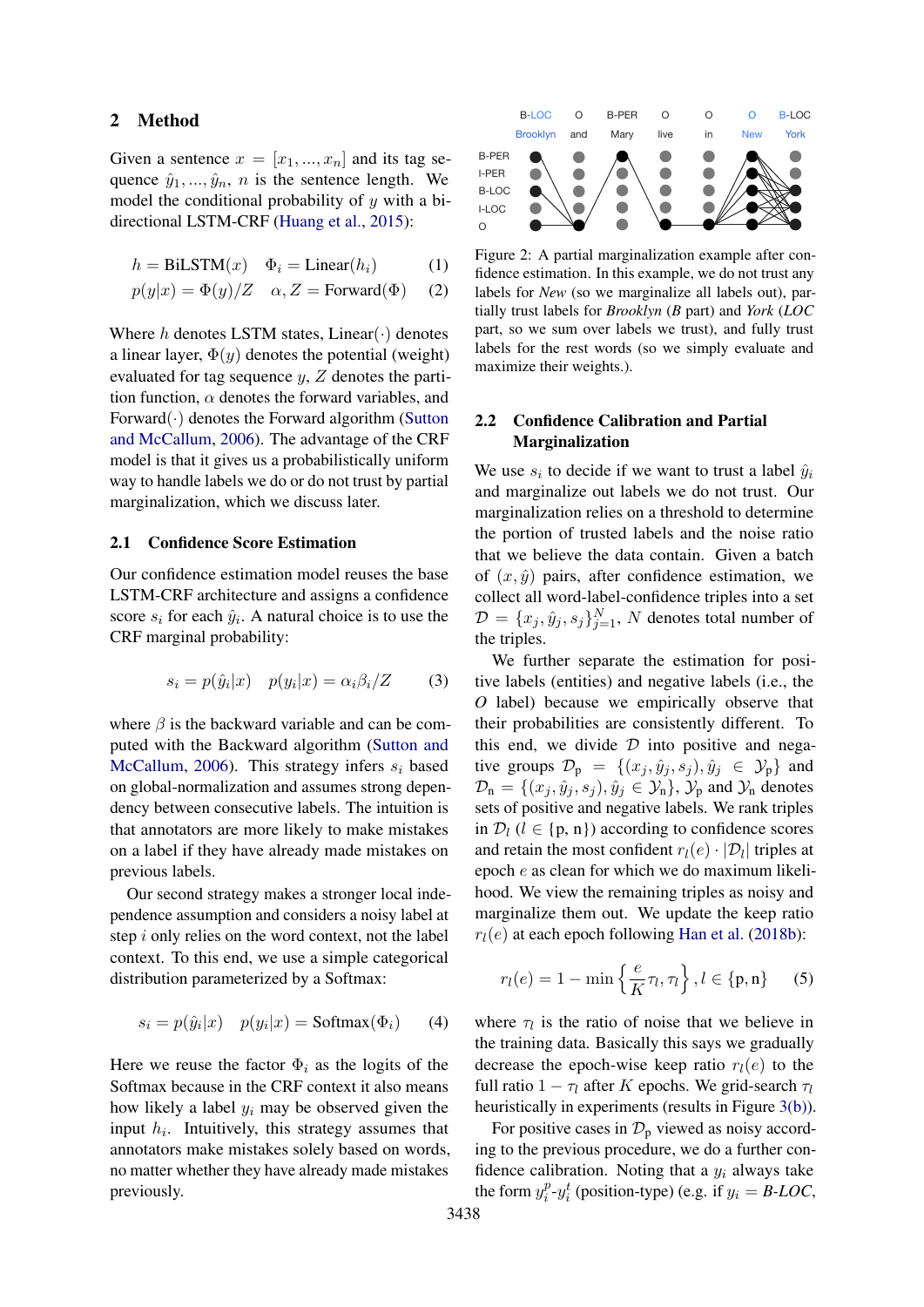<span id="page-2-1"></span>

| Method                                        | General Noise            |                |      |                |       | <b>Distant Supervision</b> |         |          |  |
|-----------------------------------------------|--------------------------|----------------|------|----------------|-------|----------------------------|---------|----------|--|
|                                               | En                       | Sp             | Ge   | Du             | CoNLL | Tweet                      | Webpage | Wikigold |  |
| 1. BiLSTM-CRF                                 | 73.3                     | 61.9           | 57.7 | 58.3           | 59.5  | 21.8                       | 43.3    | 42.9     |  |
| 2. BiLSTM-CRF (clean data upper bound)        | 90.3                     | 85.2           | 77.3 | 81.1           | 91.2  | 52.2                       | 52.3    | 54.9     |  |
| 3. RoBERTa (clean data upper bound)           | $\overline{\phantom{0}}$ | $\overline{a}$ | ٠    | $\overline{a}$ | 90.1  | 52.2                       | 72.4    | 86.4     |  |
| Proposed for General Noise Setting            |                          |                |      |                |       |                            |         |          |  |
| 4. NA (Hedderich and Klakow, 2018)            | 61.5                     | 57.3           | 46.1 | 41.5           |       |                            |         |          |  |
| 5. CBL (Mayhew et al., 2019)                  | 82.6                     | 76.1           | 65.6 | 68.5           | 75.4  | 18.2                       | 31.7    | 42.6     |  |
| 6. Self-training (Jie et al., 2019)           | 84.0                     | 71.4           | 66.5 | 59.6           | 77.8  | 42.3                       | 49.6    | 51.3     |  |
| Proposed for Distant Supervision Setting      |                          |                |      |                |       |                            |         |          |  |
| 7. AutoNER (Shang et al., 2018)               |                          |                |      |                | 67.0  | 26.1                       | 51.4    | 47.5     |  |
| 8. LRNT (Cao et al., 2019a)                   |                          |                |      |                | 69.7  | 23.8                       | 47.7    | 46.2     |  |
| 9. BOND (RoBERTa Liang et al., 2020)          |                          |                |      | $\overline{a}$ | 81.5  | 48.0                       | 65.7    | 60.1     |  |
| Ours, best configurations                     |                          |                |      |                |       |                            |         |          |  |
| 10. Ours (local, $\tau^*$ )                   | 87.0                     | 78.8           | 68.3 | 69.1           | 79.4  | 43.6                       | 51.8    | 54.0     |  |
| 11. Ours (global, $\tau^*$ )                  | 86.4                     | 79.0           | 69.2 | 71.2           | 79.2  | 43.1                       | 50.0    | 53.0     |  |
| Ours, other possible configurations           |                          |                |      |                |       |                            |         |          |  |
| 12. Ours (local, $\tau^*$ )                   | 86.2                     | 79.2           | 68.2 | 67.2           |       |                            |         |          |  |
| 13. Ours (global, $\tau^*$ )                  | 85.4                     | 75.4           | 68.4 | 69.0           |       |                            |         |          |  |
| 14. Ours (local, $\tau^*$ , w/o. calibration) | 85.8                     | 77.3           | 67.2 | 68.0           | 79.9  | 40.8                       | 46.9    | 50.0     |  |
| Ours with pretrained LM                       |                          |                |      |                |       |                            |         |          |  |
| 15. Ours (local, $\tau^*$ , BERT)             |                          |                |      |                | 77.2  | 46.7                       | 59.3    | 57.3     |  |
| 16. Ours (global, $\tau^*$ , BERT)            |                          |                |      |                | 78.9  | 47.3                       | 61.9    | 57.7     |  |

Table 1: Results (F1%) on artificially perturbed datasets and distantly supervised datasets.  $\tau^*$  = searched,  $\tau^*$  = oracle.

then  $y_i^p = B$  and  $y_i^t = LOC$ ), an important assumption is that annotators are unlikely to mistake both parts — mistakes usually happen on only one of them. So we calculate two calibrated confidence scores  $s_i^p$  $\sum_{i=1}^{p}$  and  $s_i^t$  for  $\hat{y}_i^p$  $i$ <sup>*n*</sup> and  $\hat{y}_i^t$ :

$$
s_i^p = \frac{1}{|Y(\hat{y}_i^p)|} \sum_{y_i} p(y_i|x) \quad \text{where } y_i^p = \hat{y}_i^p \quad (6)
$$

$$
s_i^t = \frac{1}{|Y(\hat{y}_i^t)|} \sum_{y_i} p(y_i|x) \quad \text{where } y_i^t = \hat{y}_i^t \quad (7)
$$

where  $Y(\hat{y}_i^t)$  denotes the set of labels sharing the same  $\hat{y}_i^t$  part, and  $Y(\hat{y}_i^p)$  $i$ <sup>*p*</sup>) is defined similarily. If  $s_i^p > s_i^t$ , we trust the  $\hat{y}_i^p$  $i<sup>p</sup>$  (position) part of the label and marginalize out all labels with different positions except for the *O* label. For example, in Figure [2,](#page-1-0) for the word *Brooklyn* we trust the all labels with the position *B* (*B-PER* and *B-LOC*) and the *O* label, sum over the tag sequences passing these labels, and reject other labels. Similar operation applies for cases where  $s_i^p < s_i^t$  (E.g., the word *York*). For labels we do not trust in the negative group  $\mathcal{D}_n$ , we simply marginalize all labels out (E.g., the word *New*). We maximize the partially marginalized probability [\(Bellare and McCallum,](#page-5-6) [2007\)](#page-5-6):

<span id="page-2-0"></span>
$$
\tilde{p}(\hat{y}|x) = \sum_{y \in \tilde{Y}} \Phi(y)/Z \tag{8}
$$

where  $\tilde{Y}$  denotes the set of tag sequences compatible with  $\hat{y}$  after confidence estimation. A concrete example is given in Figure [2.](#page-1-0) The summation in equation [8](#page-2-0) can be calculated exactly with Forwardstyled dynamic programming [\(Sasada et al.,](#page-6-4) [2016\)](#page-6-4).

#### 2.3 Self Training

We integrate our approach into a self-training framework proposed by [Jie et al.](#page-5-7) [\(2019\)](#page-5-7). At each round, the training set is randomly divided into two parts for cross-validation. We iteratively reannotate half of the training set with a model trained on the other half. After a round, we use the updated training set to train the next round.

### 3 Experiments

### 3.1 Datasets and Baselines

General Noise. Following [Mayhew et al.](#page-5-11) [\(2019\)](#page-5-11), we first consider general noise by artificially perturbing the CoNLL dataset [\(Sang and De Meulder,](#page-6-5) [2003\)](#page-6-5) on four languages including English, Spanish, German, and Dutch. Gold annotations are per-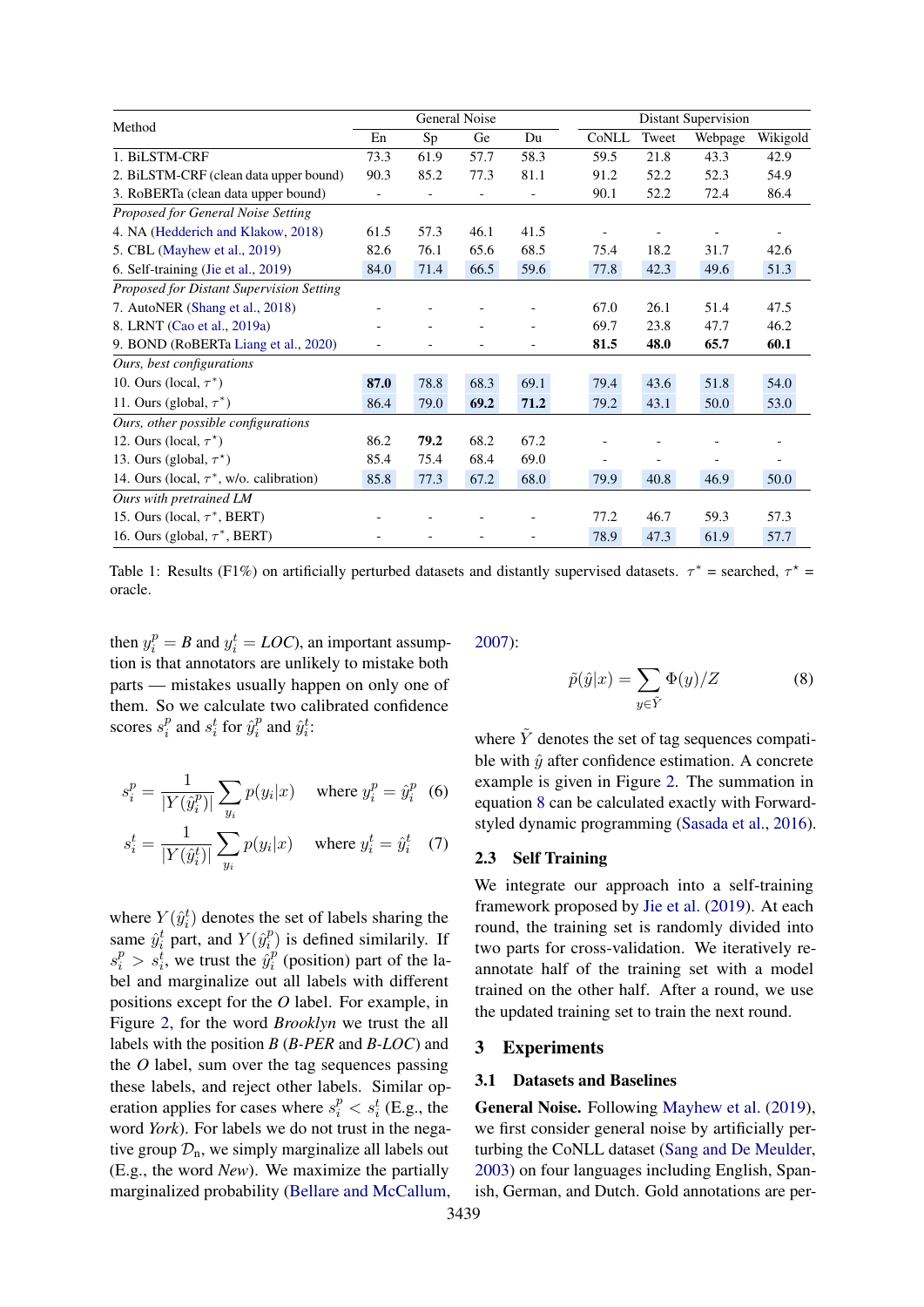<span id="page-3-1"></span>

Figure 3: Analysis on English CoNLL03 dataset. (a) Dev performance strongly correlates to loss values (confidence scores) and noise detection performance. (b) An over-estimate of noise tends to give better performance. (c). Our approach is particularly effective under larger noise (lower recall = larger noise). Extending Constant retired the final constant Constant Constant retired the final extending Constant Constant Constant Constant retired the final extending  $\frac{1}{2}$  Constant Constant retired the final constant and *globa* 

<span id="page-3-3"></span>

| 1            | Edhen        |              | Efendija Camdzic, Doboj's Islamic |               |              |  |
|--------------|--------------|--------------|-----------------------------------|---------------|--------------|--|
| Noisy Labels | $\Omega$     | റ            | ∩                                 | S-LOC         | $\Omega$     |  |
| Gold Labels  | <b>B-PER</b> | I-PER        | E-PER                             |               | S-LOC S-MISC |  |
| 2            | <b>Norm</b>  | Charlton     | retired                           | the           | final        |  |
| Noisy Labels | O            | <b>S-PER</b> | Ο                                 | Ο             | O            |  |
| Gold Labels  | <b>B-PER</b> | E-PER        | Ο                                 | Ο             | O            |  |
| 3            | cruise       | through      | the                               | Pacific       | depths       |  |
| Noisy Labels | O            | Ω            | Ω                                 | S-PER         | Ω            |  |
| Gold Labels  | O            | Ο            | O                                 | S-LOC         | Ω            |  |
| 4            | including    | the          | <b>Bharat</b>                     | Ratna         |              |  |
| Noisy Labels | O            | Ο            | Ω                                 | ∩             |              |  |
| Gold Labels  | Ο            | $\Omega$     | <b>B-MISC</b>                     | <b>E-MISC</b> |              |  |

Figure 4: Confidence estimation case study. Red fonts = noisy positive, blue fonts = noisy negatives. Green shade  $=$  correct noise detection, red shade  $=$  wrong noise detection.

turbed by: (a) tagging some entities to *O* to lower the recall to 0.5; (b) introducing some random positive tags to lower the precision to 0.9. We compare our methods with Noise Adaption (NA, [Hedderich](#page-5-10) [and Klakow,](#page-5-10) [2018\)](#page-5-10), Self Training [\(Jie et al.,](#page-5-7) [2019\)](#page-5-7), and CBL [\(Mayhew et al.,](#page-5-11) [2019\)](#page-5-11). This setting is for testing our approach in a controlled environment.

Distant Supervision. We consider four datasets including CoNLL03 [\(Sang and De Meulder,](#page-6-5) [2003\)](#page-6-5), Tweet [\(Godin et al.,](#page-5-13) [2015\)](#page-5-13), Webpage [\(Ratinov and](#page-5-14) [Roth,](#page-5-14) [2009\)](#page-5-14), and Wikigold [\(Balasuriya et al.,](#page-5-15) [2009\)](#page-5-15). In this setting, the distantly supervised tags are generated by the dictionary following BOND [\(Liang](#page-5-12) [et al.,](#page-5-12) [2020\)](#page-5-12). We compare our methods with AutoNER [\(Shang et al.,](#page-6-3) [2018\)](#page-6-3), LRNT [\(Cao et al.,](#page-5-3) [2019a\)](#page-5-3), and BOND. This setting aims to test our approach in a more realistic environment.

#### <span id="page-3-2"></span><span id="page-3-0"></span>3.2 Results

**E-PER** C C C C C (unavailable in real settings) / searched  $\tau$  to de-<br>
... cruise through the **Pacific** depths ... Table 1 shows our primary results. We use *local* and *global* to denote locally / globally normalized confidence estimation strategies. We use *oracle* (unavailable in real settings) */ searched*  $\tau$  to denote how we obtain the prior noise ratio  $\tau$ . We note that the Self-training baseline [\(Jie et al.,](#page-5-7) [2019,](#page-5-7) line 6) is the most comparable baseline since our confidence estimation is directly integrated into it. We primarily compare this baseline with our best configurations (line 10 and 11). We focus on the shaded results as they are the most informative for demonstrating our method.

> General Noise. Our methods (both local and global) outperforms the state-of-the-art method [\(Jie](#page-5-7) [et al.,](#page-5-7) [2019\)](#page-5-7) by a large margin in three datasets (En, Sp, Du, line 10 and 11 v.s. 6), showing the effectiveness of our approach. We observe the oracle  $\tau$  does not necessarily give the best performance and an over estimate of confidence could leave a better performance. Ablation results without calibration further show the effectiveness of our calibration methods (line 10 v.s. 14). We note that the CoNLL dataset is an exception where the calibration slightly hurts performance. Otherwise the improvements with calibration is clear in the other 7 datasets.

> Distant Supervision. Our method outperforms AutoNER and LRNT without pre-trained language models. Reasons that we are worse than BOND (line 16 v.s. 6) are: (a) many implementation aspects are different, and it is (currently) challenging to transplant their settings to ours; (b) they use multiple tailored techniques for distantly-labeled data (e.g., the adversarial training), while ours is more general-purpose. Though our method does not outperform BOND, it still outperforms AutoNER and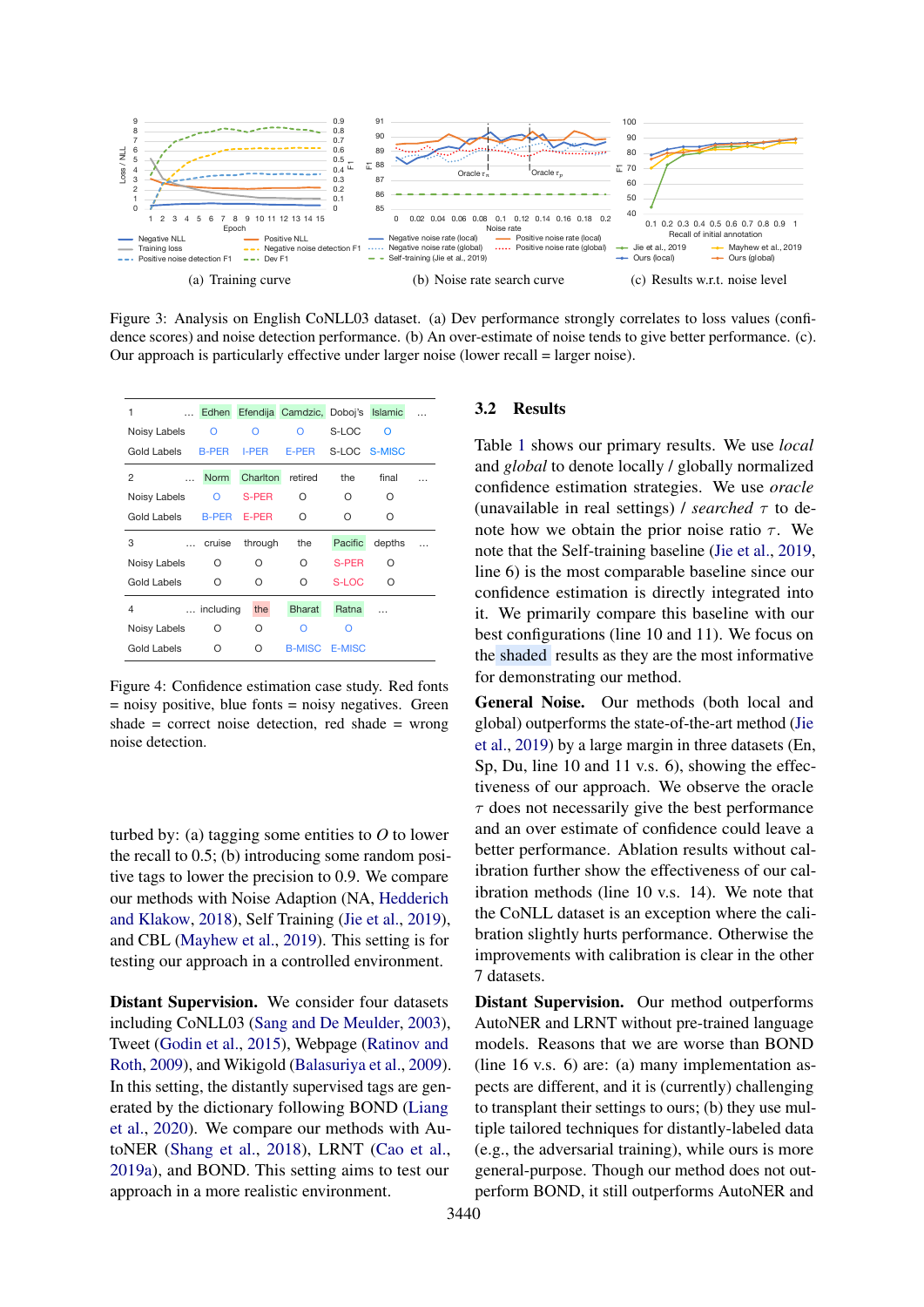LRNT (under the setting all without pretrained model, line 10 and 11 v.s. 7 and 8) and shows promising gain.

### 3.3 Further Analysis

We conduct more detailed experiments on the general noise setting for more in-depth understanding. Training Dynamics (Figure  $3(a)$ ). As the model converges, as clean data converge faster, the confidence gap between the clean and the noisy is larger, thus the two are more confidently separated, so both noise detection F1 and dev F1 increase.

Noise Rate Search (Figure [3\(b\)\)](#page-3-0). Our method consistently outperforms baseline without confidence estimation. Lines tend to be higher at the right side of the figure, showing an over-estimate of noise tends to give better performance.

Level of Noise (Figure [3\(c\)\)](#page-3-2). In many real-world scenarios, the noise w.r.t. precision is more constant and it is the recall that varies. So we simulate the level of noise with different recall (lower recall = larger noise ratio). Our method outperforms baselines in all ratios and is particularly effective under a large noise ratio.

Case Studies (Figure [4\)](#page-3-3). The top three cases give examples of how our method detects: (1) false negative noise when an entity is not annotated, (2) entities with wrong boundaries and (3) wrong entity types. The last example (case 4) gives a failure case when the model treats some correct tags as noise due to our over-estimate of noise (for better end performance).

### 4 Related Works

State-of-the-art NER models [\(Ma and Hovy,](#page-5-16) [2016;](#page-5-16) [Lample et al.,](#page-5-0) [2016;](#page-5-0) [Devlin et al.,](#page-5-1) [2018\)](#page-5-1) are all under the traditional assumption of clean data annotation. The key motivation of this work is the intrinsic gap between the clean data assumption and noisy real-world scenarios. We believe that the noisy label setting is fundamentally challenging in NER and all related supervised learning tasks.

Previous works on NER with noise could be organized into two threads: (a) some works treat this task as learning with missing labels. [Bellare](#page-5-6) [and McCallum](#page-5-6) [\(2007\)](#page-5-6) propose a missing label CRF to deal with partial annotation. [Jie et al.](#page-5-7) [\(2019\)](#page-5-7) propose a self-training framework with marginal CRF to re-annotate the missing labels. (b) other works treat missing labels as noise and try to avoid them in the training process. For example, [Mayhew](#page-5-11) [et al.](#page-5-11) [\(2019\)](#page-5-11) train a binary classifier supervised by entity ratio to classify tokens into entities and nonentities.

A widely-used way to collect NER annotations is distant supervision, which consequently becomes an important source of noise. [Peng et al.](#page-5-2) [\(2019\)](#page-5-2) formulate this task as the positive-unlabeled (PU) learning to avoid using noisy negatives. AutoNER [\(Shang et al.,](#page-6-3) [2018\)](#page-6-3) trains the model by assigning ambiguous tokens with all possible labels and then maximizing the overall likelihood using a fuzzy LSTM-CRF model. [Cao et al.](#page-5-17) [\(2019b\)](#page-5-17) and [Yang et al.](#page-6-1) [\(2018\)](#page-6-1) try to select high-quality sentences with less annotation errors for sequential model. [Liang et al.](#page-5-12) [\(2020\)](#page-5-12) leverage pre-trained language models to improve the prediction performance of NER models under a self-training framework.

Our inspiration of confidence estimation comes from the so-called memorization effect observed in the computer vision [\(Jiang et al.,](#page-5-4) [2018;](#page-5-4) [Han et al.,](#page-5-5) [2018a;](#page-5-5) [Arazo et al.,](#page-4-0) [2019\)](#page-4-0). It observes that neural networks usually take precedence over noisy data to fit clean data, which indicates that noisy data are more likely to have larger loss values in the early training epochs [\(Arpit et al.,](#page-5-18) [2017\)](#page-5-18). In this work, we leverage it to estimate the confidence scores of labels.

## 5 Conclusion

In this work, we propose a calibrated confidence estimation approach for noisy-labeled NER. We integrate our method in an LSTM-CRF model under a self-training framework. Extensive experiments demonstrate the effectiveness of our approach. Our method outperforms strong baseline models in a general noise setting (especially for larger noise ratios), and shows promising results in a distant supervision setting.

### 6 Acknowledgments

We thank all anonymous reviewers for their helpful comments. This work is supported by Alibaba Group through Alibaba Research Intern Program and AZFT Joint Lab for Knowledge Engine.

### References

<span id="page-4-0"></span>Eric Arazo, Diego Ortego, Paul Albert, Noel O'Connor, and Kevin Mcguinness. 2019. Unsupervised label noise modeling and loss correction. In *International Conference on Machine Learning*, pages 312–321.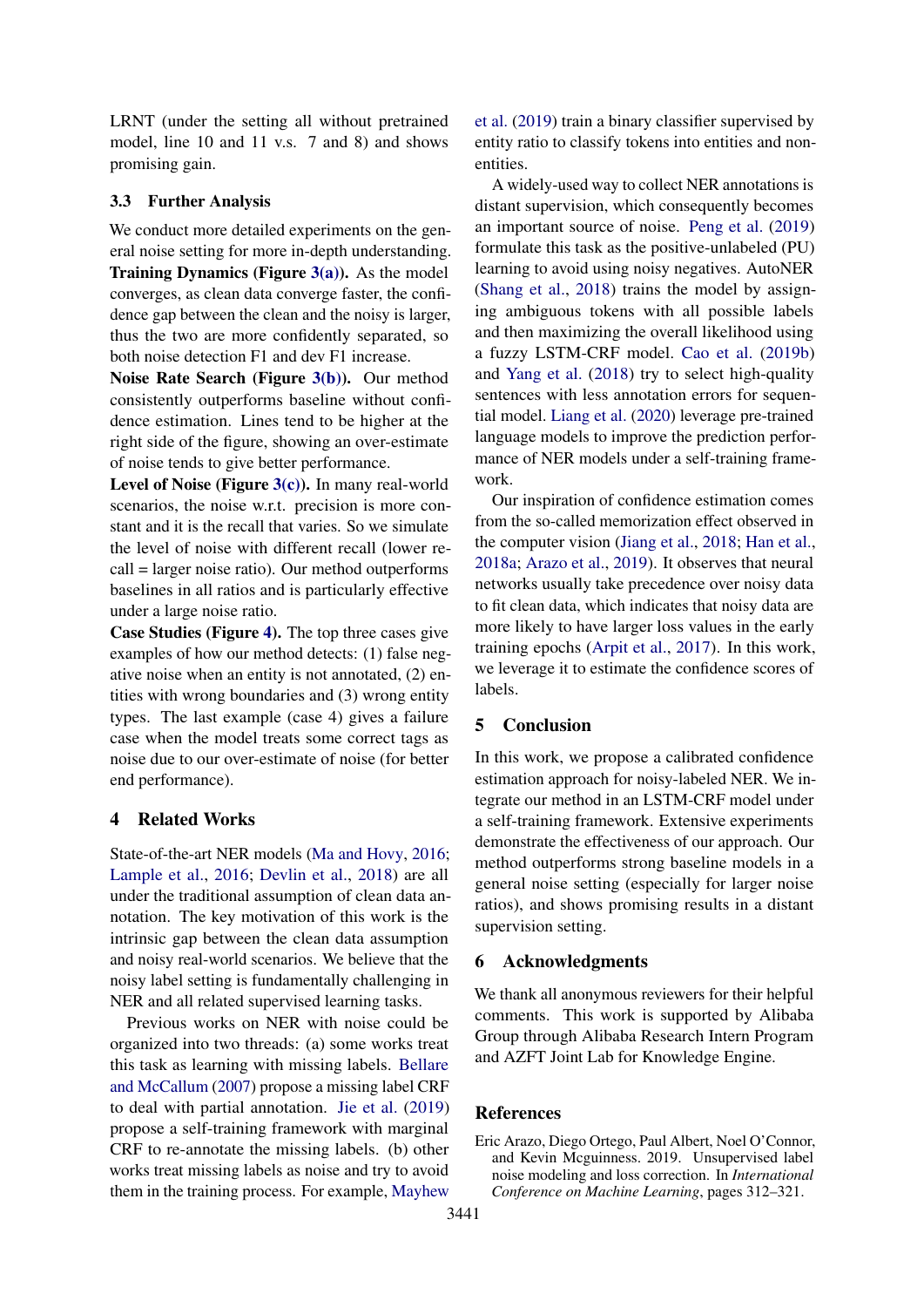- <span id="page-5-18"></span>Devansh Arpit, Stanisław Jastrzundefinedbski, Nicolas Ballas, David Krueger, Emmanuel Bengio, Maxinder S. Kanwal, Tegan Maharaj, Asja Fischer, Aaron Courville, Yoshua Bengio, and Simon Lacoste-Julien. 2017. A closer look at memorization in deep networks. In *Proceedings of the 34th International Conference on Machine Learning - Volume 70*, ICML'17, page 233–242. JMLR.org.
- <span id="page-5-15"></span>Dominic Balasuriya, Nicky Ringland, Joel Nothman, Tara Murphy, and James R Curran. 2009. Named entity recognition in wikipedia. In *Proceedings of the 2009 Workshop on The People's Web Meets NLP: Collaboratively Constructed Semantic Resources (People's Web)*, pages 10–18.
- <span id="page-5-6"></span>Kedar Bellare and Andrew McCallum. 2007. Learning extractors from unlabeled text using relevant databases. In *Sixth international workshop on information integration on the web*.
- <span id="page-5-3"></span>Yixin Cao, Zikun Hu, Tat-seng Chua, Zhiyuan Liu, and Heng Ji. 2019a. [Low-resource name tagging](https://doi.org/10.18653/v1/D19-1025) [learned with weakly labeled data.](https://doi.org/10.18653/v1/D19-1025) In *Proceedings of the 2019 Conference on Empirical Methods in Natural Language Processing and the 9th International Joint Conference on Natural Language Processing (EMNLP-IJCNLP)*, pages 261–270, Hong Kong, China. Association for Computational Linguistics.
- <span id="page-5-17"></span>Yixin Cao, Zikun Hu, Tat-Seng Chua, Zhiyuan Liu, and Heng Ji. 2019b. Low-resource name tagging learned with weakly labeled data. *arXiv preprint arXiv:1908.09659*.
- <span id="page-5-1"></span>Jacob Devlin, Ming-Wei Chang, Kenton Lee, and Kristina Toutanova. 2018. [BERT: Pre-training of](http://arxiv.org/abs/1810.04805) [Deep Bidirectional Transformers for Language Un](http://arxiv.org/abs/1810.04805)[derstanding.](http://arxiv.org/abs/1810.04805) *NAACL-HLT*.
- <span id="page-5-13"></span>Fréderic Godin, Baptist Vandersmissen, Wesley De Neve, and Rik Van de Walle. 2015. Multimedia lab@ acl wnut ner shared task: Named entity recognition for twitter microposts using distributed word representations. In *Proceedings of the workshop on noisy user-generated text*, pages 146–153.
- <span id="page-5-5"></span>Bo Han, Quanming Yao, Xingrui Yu, Gang Niu, Miao Xu, Weihua Hu, Ivor Tsang, and Masashi Sugiyama. 2018a. Co-teaching: Robust training of deep neural networks with extremely noisy labels. In *NeurIPS*, pages 8535–8545.
- <span id="page-5-9"></span>Xu Han, Hao Zhu, Pengfei Yu, Ziyun Wang, Yuan Yao, Zhiyuan Liu, and Maosong Sun. 2018b. [FewRel:](https://doi.org/10.18653/v1/D18-1514) [A large-scale supervised few-shot relation classifica](https://doi.org/10.18653/v1/D18-1514)[tion dataset with state-of-the-art evaluation.](https://doi.org/10.18653/v1/D18-1514) In *Proceedings of the 2018 Conference on Empirical Methods in Natural Language Processing*, pages 4803– 4809. Association for Computational Linguistics.
- <span id="page-5-10"></span>Michael A. Hedderich and Dietrich Klakow. 2018. [Training a neural network in a low-resource setting](https://doi.org/10.18653/v1/W18-3402) [on automatically annotated noisy data.](https://doi.org/10.18653/v1/W18-3402) In *Proceedings of the Workshop on Deep Learning Approaches*

*for Low-Resource NLP*, pages 12–18, Melbourne. Association for Computational Linguistics.

- <span id="page-5-8"></span>Zhiheng Huang, Wei Xu, and Kai Yu. 2015. Bidirectional lstm-crf models for sequence tagging. *arXiv preprint arXiv:1508.01991*.
- <span id="page-5-4"></span>Lu Jiang, Zhengyuan Zhou, Thomas Leung, Li-Jia Li, and Li Fei-Fei. 2018. Mentornet: Learning datadriven curriculum for very deep neural networks on corrupted labels. In *ICML*.
- <span id="page-5-7"></span>Zhanming Jie, Pengjun Xie, Wei Lu, Ruixue Ding, and Linlin Li. 2019. [Better modeling of incomplete an](https://doi.org/10.18653/v1/N19-1079)[notations for named entity recognition.](https://doi.org/10.18653/v1/N19-1079) In *Proceedings of the 2019 Conference of the North American Chapter of the Association for Computational Linguistics*, pages 729–734. ACL.
- <span id="page-5-20"></span>Diederik P Kingma and Jimmy Ba. 2014. Adam: A method for stochastic optimization. *arXiv preprint arXiv:1412.6980*.
- <span id="page-5-0"></span>Guillaume Lample, Miguel Ballesteros, Sandeep Subramanian, Kazuya Kawakami, and Chris Dyer. 2016. [Neural architectures for named entity recognition.](http://arxiv.org/abs/arXiv:1603.01360v3) *NAACL*, pages 260–270.
- <span id="page-5-12"></span>Chen Liang, Yue Yu, Haoming Jiang, Siawpeng Er, Ruijia Wang, Tuo Zhao, and Chao Zhang. 2020. Bond: Bert-assisted open-domain named entity recognition with distant supervision. In *Proceedings of the 26th ACM SIGKDD International Conference on Knowledge Discovery & Data Mining*, pages 1054–1064.
- <span id="page-5-19"></span>Edward Loper and Steven Bird. 2002. Nltk: The natural language toolkit. In *Proceedings of the ACL-02 Workshop on Effective Tools and Methodologies for Teaching Natural Language Processing and Computational Linguistics*, pages 63–70.
- <span id="page-5-16"></span>Xuezhe Ma and Eduard Hovy. 2016. End-to-end sequence labeling via bi-directional lstm-cnns-crf. In *Proceedings of the 54th Annual Meeting of the Association for Computational Linguistics*, pages 1064– 1074.
- <span id="page-5-11"></span>Stephen Mayhew, Snigdha Chaturvedi, Chen-Tse Tsai, and Dan Roth. 2019. Named entity recognition with partially annotated training data. In *Proceedings of the 23rd Conference on Computational Natural Language Learning*, pages 645–655.
- <span id="page-5-2"></span>Minlong Peng, Xiaoyu Xing, Qi Zhang, Jinlan Fu, and Xuan-Jing Huang. 2019. Distantly supervised named entity recognition using positive-unlabeled learning. In *Proceedings of the 57th Annual Meeting of the Association for Computational Linguistics*, pages 2409–2419.
- <span id="page-5-14"></span>Lev Ratinov and Dan Roth. 2009. Design challenges and misconceptions in named entity recognition. In *Proceedings of the Thirteenth Conference on Computational Natural Language Learning (CoNLL-2009)*, pages 147–155.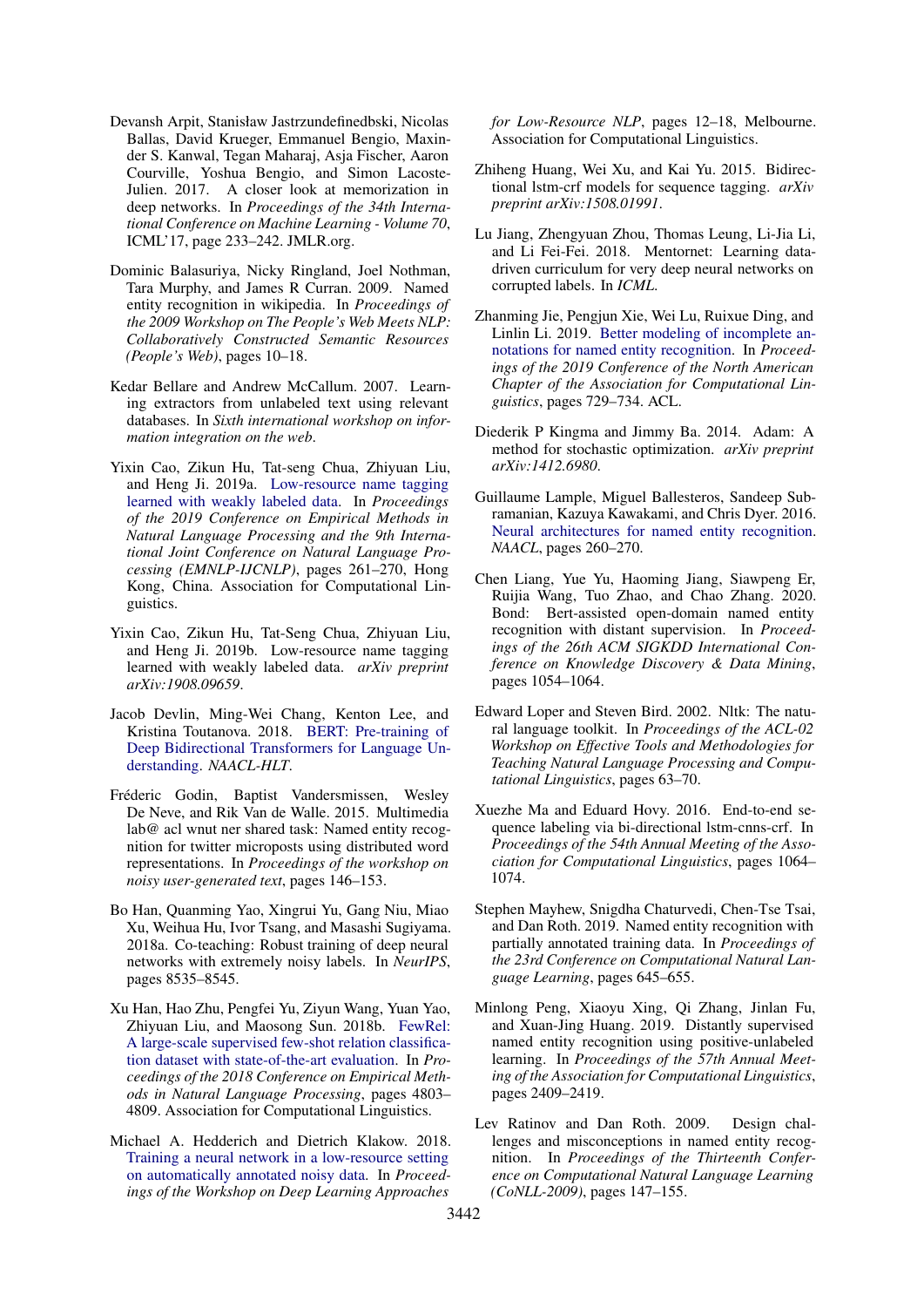- <span id="page-6-7"></span>Herbert Robbins and Sutton Monro. 1951. A stochastic approximation method. *The annals of mathematical statistics*, pages 400–407.
- <span id="page-6-5"></span>Erik Tjong Kim Sang and Fien De Meulder. 2003. Introduction to the conll-2003 shared task: Languageindependent named entity recognition. In *Proceedings of the Seventh Conference on Natural Language Learning at HLT-NAACL 2003*, pages 142–147.
- <span id="page-6-4"></span>Tetsuro Sasada, Shinsuke Mori, Tatsuya Kawahara, and Yoko Yamakata. 2016. [Named entity recog](https://doi.org/10.1007/978-981-10-0515-2_11)[nizer trainable from partially annotated data.](https://doi.org/10.1007/978-981-10-0515-2_11) *Communications in Computer and Information Science*, 593:148–160.
- <span id="page-6-3"></span>Jingbo Shang, Liyuan Liu, Xiaotao Gu, Xiang Ren, Teng Ren, and Jiawei Han. 2018. Learning named entity tagger using domain-specific dictionary. In *Proceedings of the 2018 Conference on Empirical Methods in Natural Language Processing*, pages 2054–2064.
- <span id="page-6-6"></span>Nitish Srivastava, Geoffrey Hinton, Alex Krizhevsky, Ilya Sutskever, and Ruslan Salakhutdinov. 2014. Dropout: a simple way to prevent neural networks from overfitting. *The journal of machine learning research*, 15(1):1929–1958.
- <span id="page-6-2"></span>Charles Sutton and Andrew McCallum. 2006. An introduction to conditional random fields for relational learning. *Introduction to statistical relational learning*, 2:93–128.
- <span id="page-6-0"></span>Denny Vrandečić and Markus Krötzsch. 2014. Wikidata: a free collaborative knowledgebase. *Communications of the ACM*, 57(10):78–85.
- <span id="page-6-8"></span>Thomas Wolf, Lysandre Debut, Victor Sanh, Julien Chaumond, Clement Delangue, Anthony Moi, Pierric Cistac, Tim Rault, Remi Louf, Morgan Funtowicz, Joe Davison, Sam Shleifer, Patrick von Platen, Clara Ma, Yacine Jernite, Julien Plu, Canwen Xu, Teven Le Scao, Sylvain Gugger, Mariama Drame, Quentin Lhoest, and Alexander Rush. 2020. [Trans](https://www.aclweb.org/anthology/2020.emnlp-demos.6)[formers: State-of-the-art natural language process](https://www.aclweb.org/anthology/2020.emnlp-demos.6)[ing.](https://www.aclweb.org/anthology/2020.emnlp-demos.6) In *Proceedings of the 2020 Conference on Empirical Methods in Natural Language Processing: System Demonstrations*, pages 38–45, Online. Association for Computational Linguistics.
- <span id="page-6-1"></span>Yaosheng Yang, Wenliang Chen, Zhenghua Li, Zhengqiu He, and Min Zhang. 2018. [Distantly Su](http://aclweb.org/anthology/C18-1183)[pervised NER with Partial Annotation Learning and](http://aclweb.org/anthology/C18-1183) [Reinforcement Learning.](http://aclweb.org/anthology/C18-1183) *COLING*, pages 2159– 2169.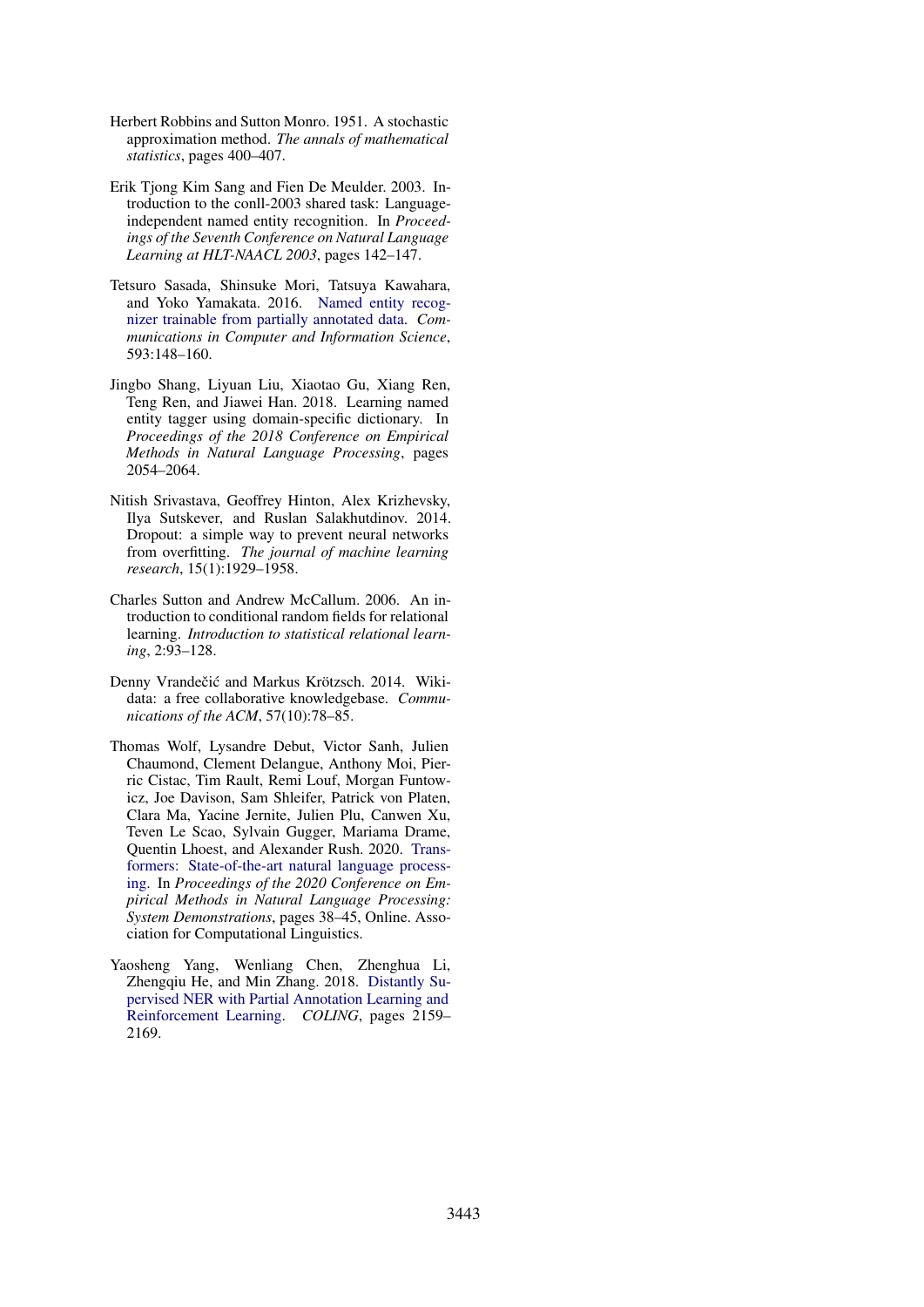### A Dataset Processing

### A.1 Artificially Perturbed Dataset

The gold annotations of training data are perturbed by lowering the recall and precision following [May](#page-5-11)[hew et al.](#page-5-11) [\(2019\)](#page-5-11). Firstly, we randomly select an entity from the whole entity set and tag all of its occurrences to 'O'. We repeat this operation until the recall decreases to 0.5. Then, we randomly tag some tokens/spans to a random entity label to decrease the precision to 0.9. The detailed data statistics are shown in Table [2.](#page-8-0)

### A.2 Distarntly Supervised Dataset

All distantly supervised datasets in our experiments are the same as those in [Liang et al.](#page-5-12) [\(2020\)](#page-5-12). The distant labels are generated by external knowledge bases (e.g. Wikidata Vrandečić and Krötzsch, [2014\)](#page-6-0) and gazetteers collected from multiple online resources. Specifically, the entity candidates are first detected by POS tagger (NLTK [Loper and](#page-5-19) [Bird,](#page-5-19) [2002\)](#page-5-19). Next, the ambiguous candidates are filtered out by the Wikidata query service. Then, they match the entities with words in multi-resources gazetteers to get their entity types. Additional rules are used to get the entity labels of the unmatched tokens. The detailed data statistics are shown in Table [2.](#page-8-0) entity from the whole entity set and tag all of its<br>occurrences to 'O'. We repeat this operation until the cecall decreases to 0.5. Then, we randomly<br>tag some tokens/spans to a random entity label to<br>decrease the precision

#### B Implementation Details

### B.1 Model Structure and Implementation

For all the experiments with LSTM, we use the same word embeddings as [Lample et al.](#page-5-0) [\(2016\)](#page-5-0). We use the character-level LSTM with hidden size 25 to produce character-level word embeddings. The concatenation of the two embeddings are fed into BiLSTM with hidden size 100. We also apply the dropout [\(Srivastava et al.,](#page-6-6) [2014\)](#page-6-6) between layers, with a rate of 0.5. The model is optimized using Stochastic Gradient Descent [\(Robbins and Monro,](#page-6-7) [1951\)](#page-6-7) with a learning rate of 0.01.

For experiments with BERT, we use the BERTbase [\(Devlin et al.,](#page-5-1) [2018\)](#page-5-1) as our encoder. The implementation is based on the codebase Hugging-Face Transformers [\(Wolf et al.,](#page-6-8) [2020\)](#page-6-8). The dropout rate is set to 0.2. The model is optimized using Adam [\(Kingma and Ba,](#page-5-20) [2014\)](#page-5-20) with an initial learn-

<span id="page-7-0"></span>

Figure 5: Results of self-training.

#### B.2 Hyper-Parameters

There are two important hyper-parameters in our model as the positive noise rate  $\tau_p$  and the negative noise rate  $\tau_n$ . Based on our observation, the initial noise rates are various in different datasets. However, since our model has the ability to handle the noise, the noise rates are relatively stable after the first iteration of self training. Therefore, we empirically set  $\tau_p$  and  $\tau_n$  to 0.005 and 0.15 for all experiments from the second iteration. For the first iteration, we report the results of two strategies as follows:

Oracle. 'Oracle' means that we use the gold noise ratio (unavailable in real settings) of positive noise rate  $\tau_p$  and negative noise rate  $\tau_n$ . The strategy is only applicable for artificially perturbed datasets since the complete annotation is known.

Searched. 'Searched' means that we search the two hyper-parameters for best performance on the development set. We search two parameters separately since we assume  $\tau_n$  and  $\tau_p$  are independent. The search ranges from 0.0 to 0.2 with an interval of 0.01. We determine the two parameters with the best development result on different datasets.

### C Analysis of Self Training

The self training is borrowed from [Jie et al.](#page-5-7) [\(2019\)](#page-5-7) and not our main contribution. However, to be selfcontained, we also report the results of self training in Figure [5.](#page-7-0) Our method (both local and global) outperforms the baseline by a large margin at the first iteration, which indicates we have a better base model of handling noise. Also, all curves raise in the first several iterations and maintain stable relatively in the subsequent iterations.